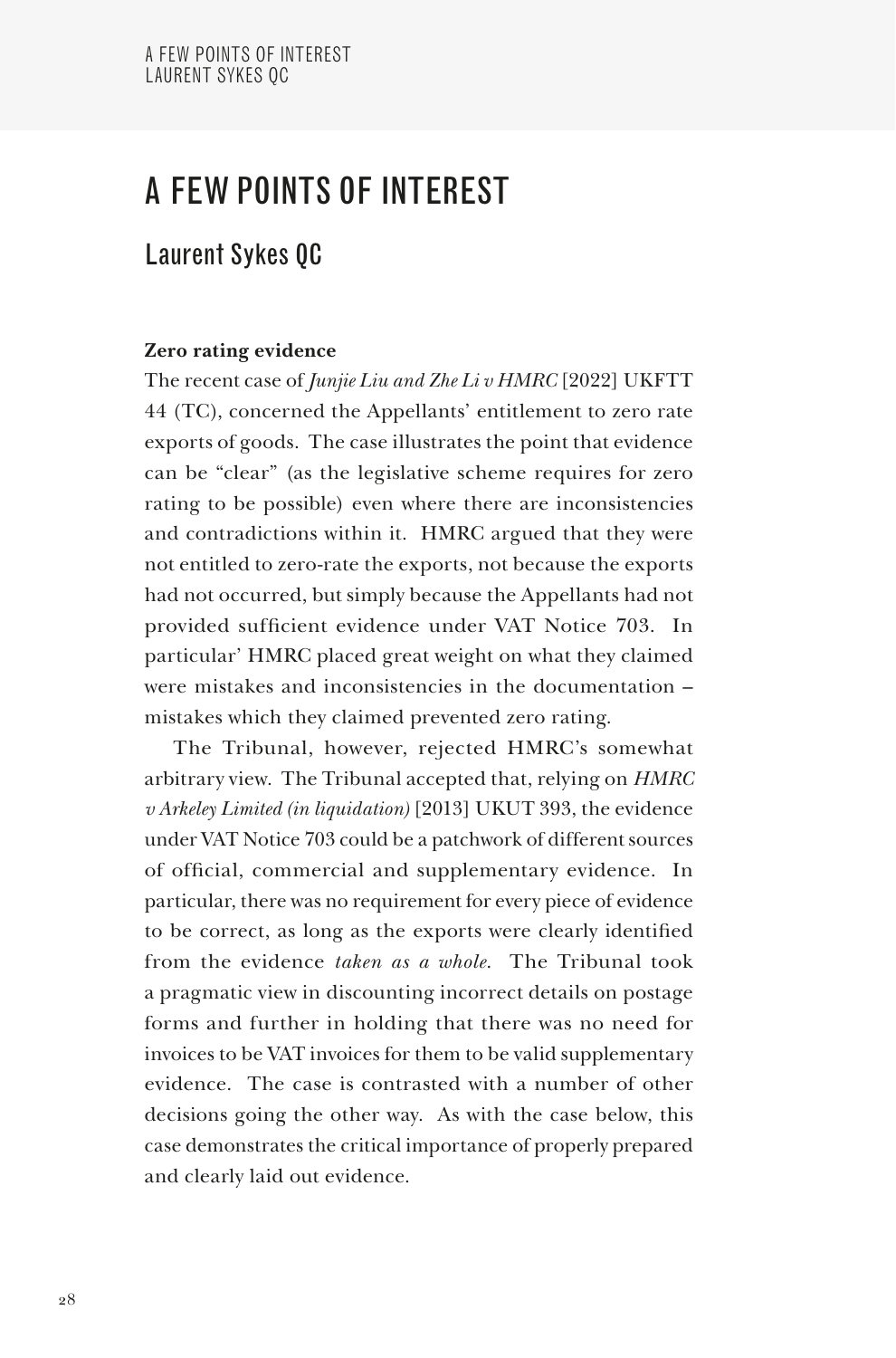### **When is expenditure subsidised**

In *Quinn (London) Limited v The Commissioners for Her Majesty's Revenue and Customs* [2021] UKFTT 0437 (TC), the FTT considered when expenditure (in this case R&D expenditure) is "subsidised". The definition which applies treats expenditure as "subsidised" when it is "met directly or indirectly by another person". The concept of expenditure being "met directly or indirectly" by another person also appears in various other provisions of the tax code – in s50 TCGA 1992, in s532 CAA 2001, and in s172 and s603 ITTOA 2005, as well as paragraph 8 Schedule 3 Oil Taxation Act 1975.

HMRC argued that because the expenditure was being incurred by the Appellant in the course of carrying out a contract (of construction) under which it was being paid for the construction works, the expenditure on the R&D which Quinn incurred while performing the contrast (in finding innovative solutions to construction problems) was being "met" by the customer.

If HMRC were correct, it would mean that expenditure incurred before a contract was entered into would not be subsidised but expenditure incurred during the course of a contract would be – unless the contract was loss-making, in which case there would be no subsidy. It is worth noting that Quinn was engaged to build buildings, not undertake R&D.

The Tribunal accepted that the expenditure in question was not subsidised on the facts. The fact that the expenditure being "met" by a third party was one limb of a statutory provision, with other limbs referring to expenditure being met by state aid or by a grant, as well as the heading and defined terms ("subsidised expenditure") informed the proper construction of the relevant provision (s1138 CTA 2009). The words also had to be read in the context of the SME scheme as a whole and should not be read in such a way that the scheme is rendered unworkable. This was sufficient for the tribunal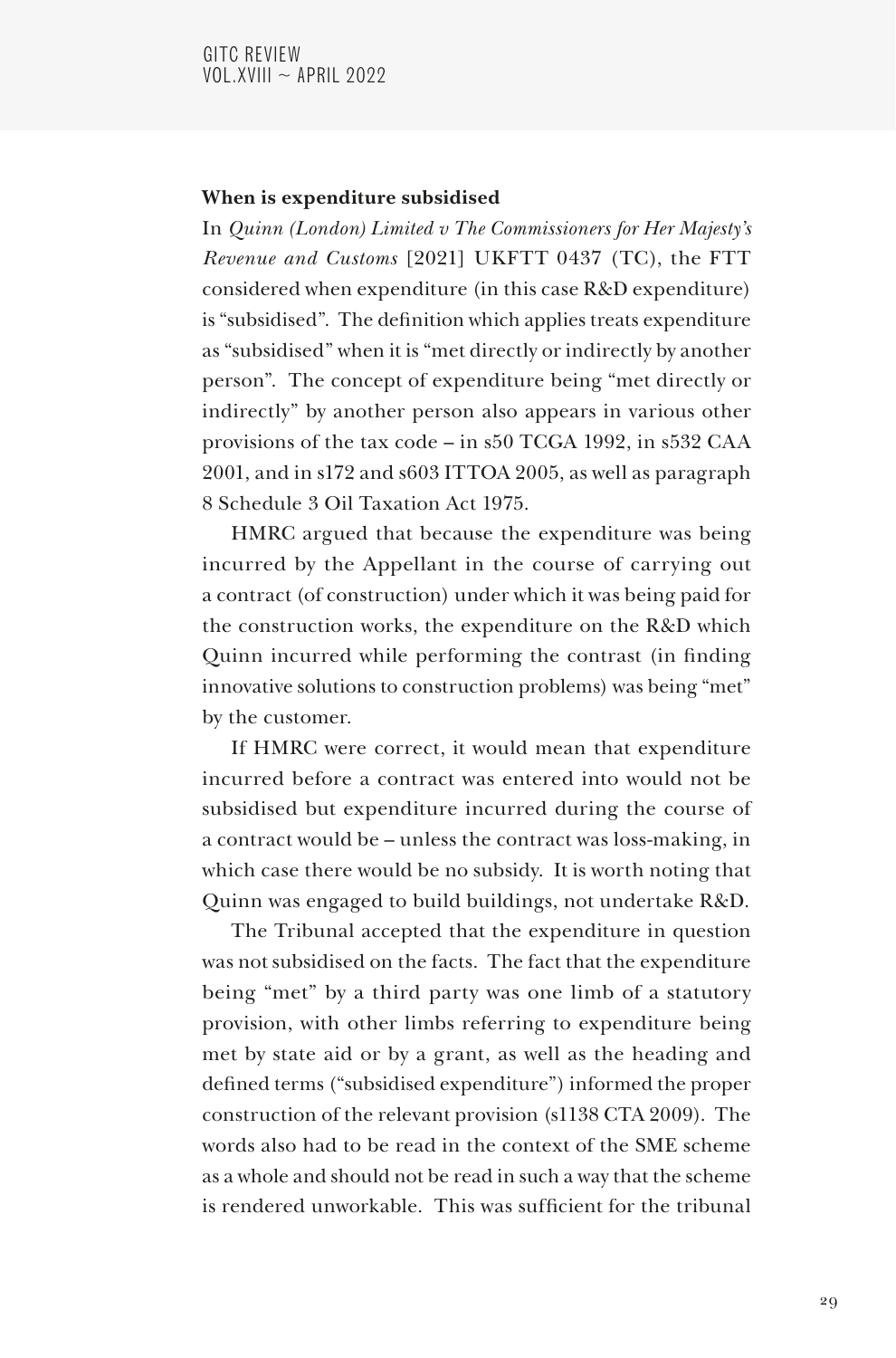to conclude that expenditure being "met" by a third party, even "indirectly", still required a clear link between the price paid by the third party and the expenditure borne in respect of R&D. The Tribunal accepted that, as a matter of statutory construction, where Parliament uses the same words in different places in the tax legislation, it should be assumed to have intended the words to mean the same thing unless there is a clear reason to the contrary. Before Quinn, there had been no substantial judicial treatment of s1138(1)(c), but the Tribunal was able to draw on cases which dealt with the same words in the Capital Allowances Acts as "helpful and informative". By the same token, the case will have relevance in considering the similarly drafted statutory provisions mentioned above.

The decision demonstrates the importance of being able to present all relevant evidence to HMRC when making claims under the SME scheme. The burden of proof is on the company to establish that their expenditure qualifies under the scheme, and, if they are not able to provide the relevant contracts, they may not be able to rebut arguments from HMRC that the expenditure was subsidised (or alternatively that the R&D was subcontracted – another argument HMRC have been raising), such that the relief should be denied. *Quinn* can be contrasted with another appeal that concerned the SME scheme, *Hadee Engineering Co Ltd v The Commissioners for Her Majesty's Revenue and Customs* [2020] UKFTT 0497 (TC), in which the appellants were unable to provide the evidence to demonstrate that certain expenditure was not subsidised or subcontracted. Taxpayers, and especially those claiming under the SME scheme, must be sure to always retain the appropriate records in case of a challenge by HMRC further down the line.

#### **Another set aside decision**

In *Abadir v. Credit Suisse Trust Ltd* (case number PT-2021- 000157), the Claimant sought to set aside a transfer into a trust